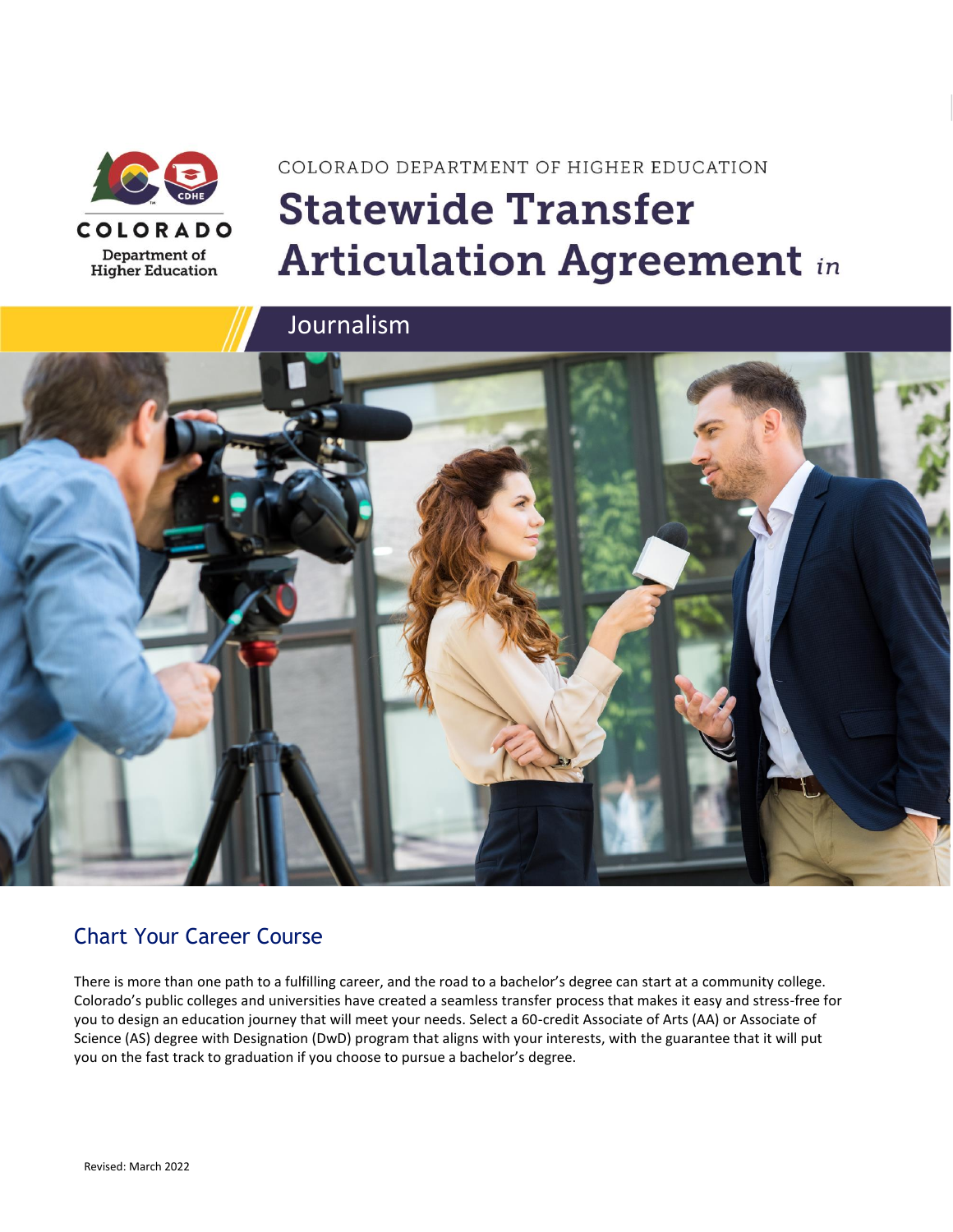# Introduction

Do you have a knack for storytelling and a passion for uncovering the truth? These are two of the cornerstones of a career in journalism. Whether writing for print publications or reporting live on television news, journalists inform, inspire, and investigate for the singular purpose of serving the public interest. They hold leaders accountable and expose wrongdoing all while meeting deadlines in a fast-paced work environment. From the sidelines of a big game as a sports reporter to the border of a war-torn country as a foreign correspondent, journalists are never far from the center of the action.

In an associate program in Journalism, you will study mass media, learn how to conduct interviews and write stories, and explore issues of truth and ethics. This degree is transferable to universities offering bachelor's degrees in Mass Communications, Communication and Media, or Journalism.

The first year of a Journalism program will include math and English courses to meet general education requirements. The completion of introductory math and English courses in your first year is proven to greatly increase the likelihood of crossing the graduation stage, boosting your momentum along the degree pathway you select. Other general education courses on your pathway will cover topics in Arts and Humanities, History, Social and Behavioral Sciences, and Natural and Physical Sciences.

Program-specific courses may begin as soon as your first semester. These courses will become more advanced as you move along your degree pathway. Through this sequence of courses, your knowledge of writing, editing, and reporting will grow and deepen. Coursework will include Introduction to Mass Media, Media News and Reporting, and New Media. After completing a 60-credit associate degree, your degree pathway can continue with guaranteed transfer to a college that offers bachelor's degrees.

### **Degree Pathway Knowledge & Skills**

- Written and verbal communication skills
- Interpersonal skills
- Time management
- Interview techniques
- Analytical thinking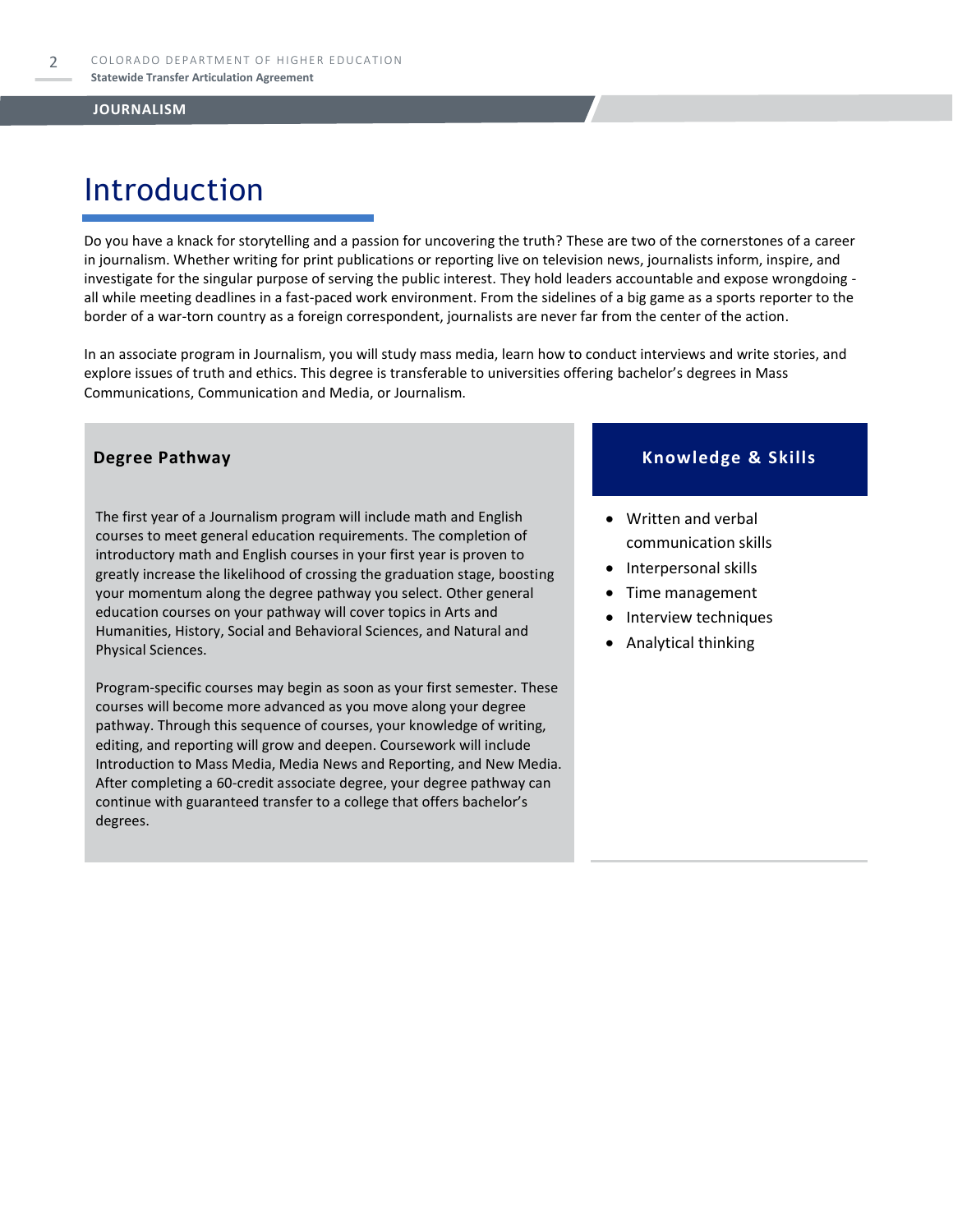3

# Participating Institutions

### **Earn an Associate Degree with Designation (DwD)**

*From one of these Colorado public community/junior colleges*

**Aims Community College** [A.A. Journalism] **Arapahoe Community College** [A.A. Journalism] **Colorado Mountain College** [A.A. Journalism] **Colorado Northwestern Community College** [A.A. Journalism] **Community College of Denver** [A.A. Journalism] **Morgan Community College** [A.A. Journalism]

**Northeastern Junior College** [A.A. Journalism] **Otero College** [A.A. Journalism] **Pikes Peak Community College** [A.A. Journalism] **Pueblo Community College** [A.A. Journalism] **Red Rocks Community College** [A.A. Journalism]

### **Earn a Bachelor's Degree**

*From one of these Colorado public four-year institutions*

**Adams State University**  [B.A. Communication and Media]

**Colorado Mesa University**  [B.A. Mass Communication]

**Colorado State University-Ft Collins**  [B.A. Journalism and Media Communication]

**Colorado State University-Pueblo**  [B.A. or B.S. Mass Communication]

**Metropolitan State University of Denver**  [B.A. Journalism]

**University of Colorado Boulder**  [B.A. Journalism]

**University of Northern Colorado** [B.A. Journalism]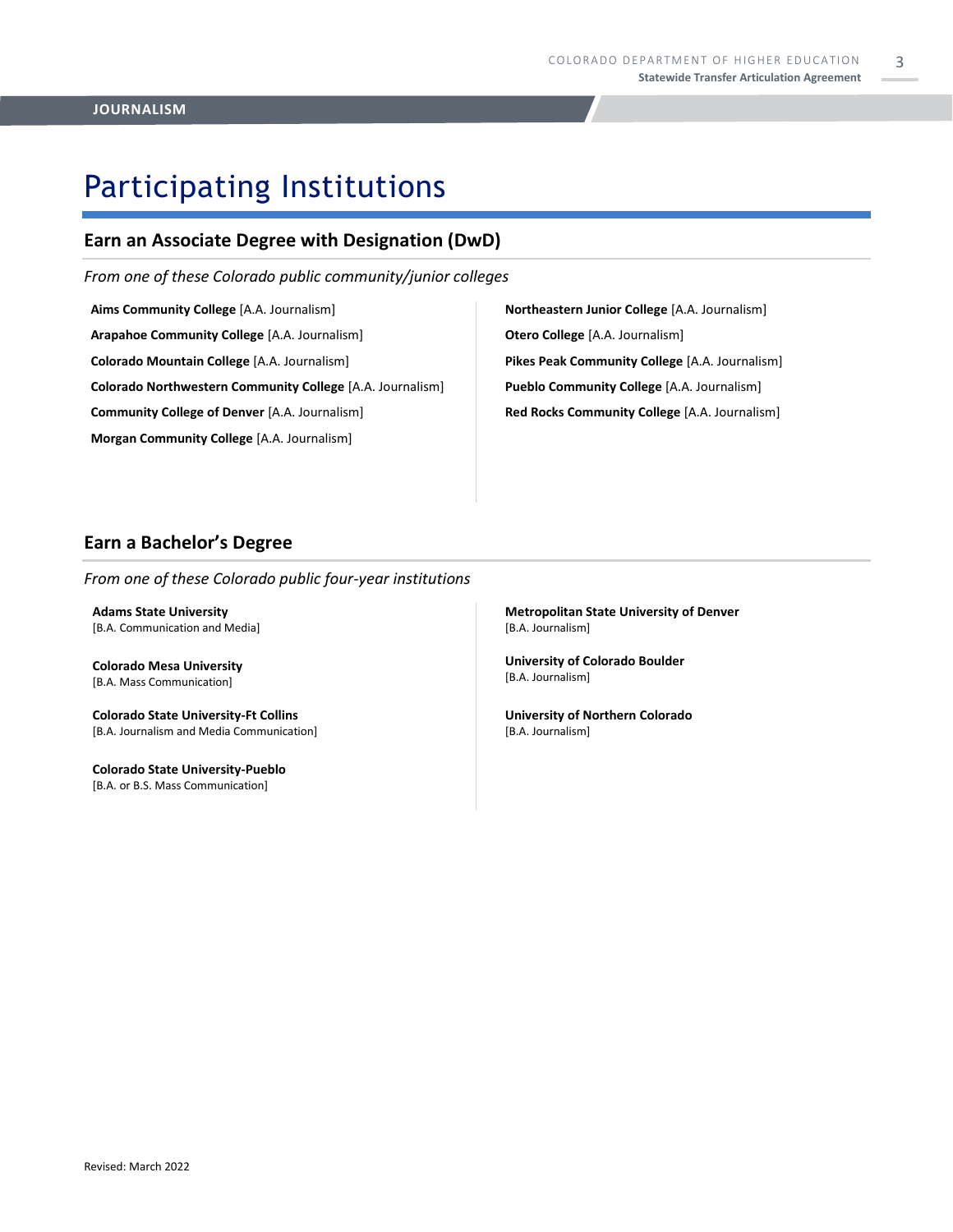# Prescribed Curriculum

### JOURNALISM

| Required Courses that Fulfill General Education Requirements<br><b>31 CREDIT HOURS</b> |                               |                                                                                                    |                                                                                                                                                                           |  |
|----------------------------------------------------------------------------------------|-------------------------------|----------------------------------------------------------------------------------------------------|---------------------------------------------------------------------------------------------------------------------------------------------------------------------------|--|
|                                                                                        | <b>Credit</b><br><b>Hours</b> | <b>Community College</b><br>Course No.                                                             | <b>Course Title or Category</b>                                                                                                                                           |  |
| (Written)<br>Communication                                                             | 6                             | ENG 121/1021 and<br>ENG 122/1022<br>OR ENG 122/1022<br>and a GT Pathways<br>CO <sub>3</sub> course | English Composition I (GT-CO1) and English Composition II (GT-<br>CO <sub>2</sub><br><b>OR</b> English Composition II (GT-CO2) and a GT Pathways CO3 course<br>$(GT-CO3)$ |  |
| <b>Mathematics</b>                                                                     | 3                             |                                                                                                    | One GT Pathways course (GT-MA1), prefer MAT120/1240<br><b>Mathematics for Liberal Arts</b>                                                                                |  |
| <b>Arts &amp; Humanities</b>                                                           | 6                             |                                                                                                    | Two GT Pathways Arts & Humanities courses (GT-AH1, GT-AH2,<br><b>GT-AH3, GT-AH4).</b>                                                                                     |  |
| <b>History</b>                                                                         | 3                             |                                                                                                    | One GT Pathways History course (GT-HI1)                                                                                                                                   |  |
| Social &<br><b>Behavioral Sciences</b>                                                 | 6                             |                                                                                                    | Two GT Pathways Social & Behavioral Sciences courses (GT-SS1,<br><u>GT-SS2, GT-SS3</u> )                                                                                  |  |
| Natural &<br><b>Physical Sciences</b>                                                  | 7                             |                                                                                                    | Two GT Pathways Natural & Physical Science course, one must be<br>with a laboratory (GT-SC1)                                                                              |  |

### Additional Required Courses **12** CREDIT HOURS

**Credit Hours Course No. Course Title** 3 **JOU 105/1005** Introduction to Mass Media 3 JOU 106/1006 Media News and Reporting 3 JOU 225/2025 New Media 3 Any of the following: JOU 121/1021 | Photojournalism JOU 215/2015 Publications Production and Design JOU 231/2031 | Intro to Public Relations JOU 241/2041 Feature and Magazine Writing

| <b>Free Electives</b> |                               |            |                                                                                                                                                                                                                                             | <b>17 CREDIT HOURS</b> |
|-----------------------|-------------------------------|------------|---------------------------------------------------------------------------------------------------------------------------------------------------------------------------------------------------------------------------------------------|------------------------|
|                       | <b>Credit</b><br><b>Hours</b> | Course No. | <b>Course Title</b>                                                                                                                                                                                                                         |                        |
|                       | 17                            |            | See section on limitations regarding any additional courses<br>taken in the major. Electives CANNOT be additional JOU<br>courses.<br>Students should consider using their free electives to consider<br>exploring additional area of focus. |                        |
|                       |                               |            | Total                                                                                                                                                                                                                                       | <b>60 CREDIT HOURS</b> |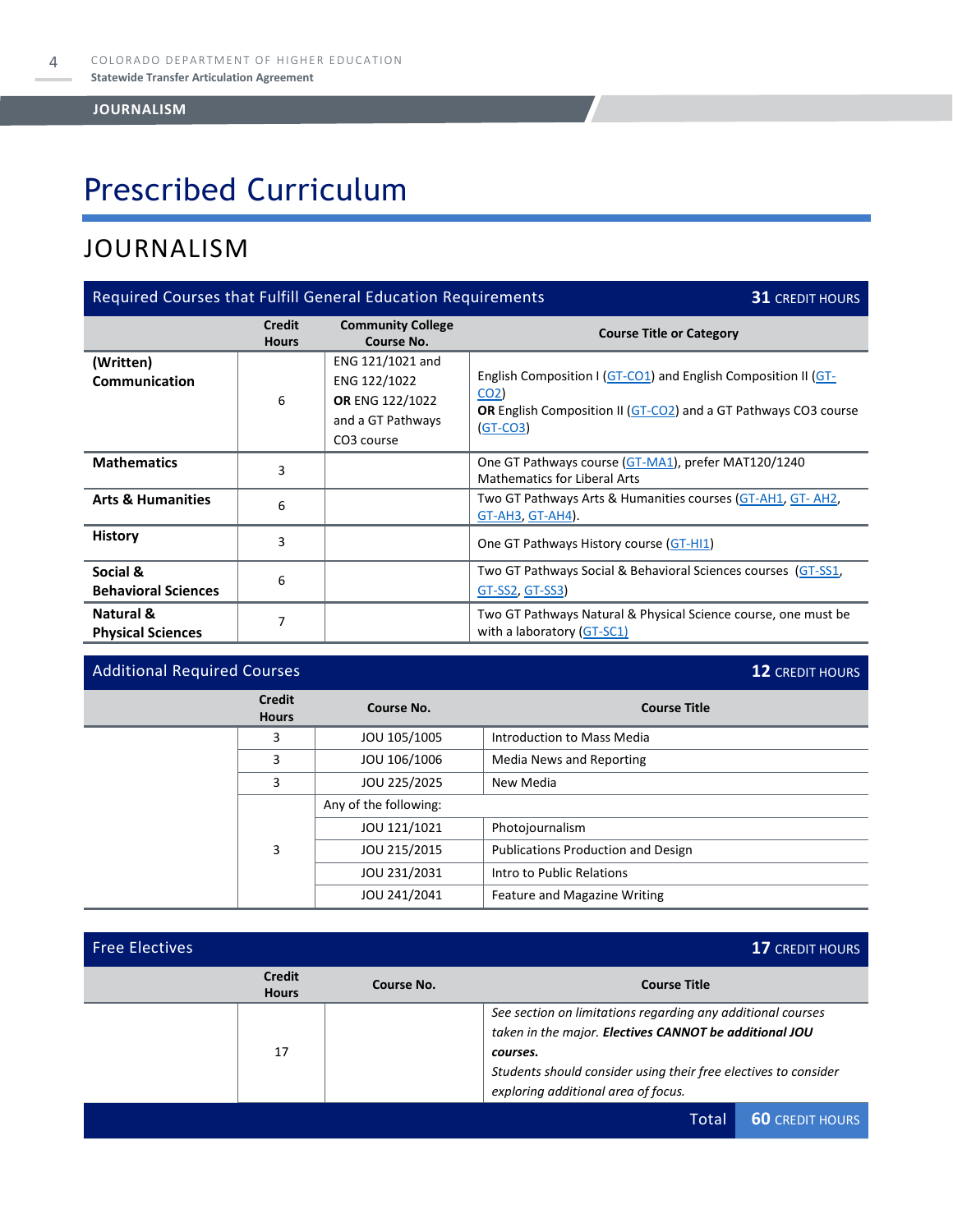# Course Planner

## JOURNALISM DEGREE PLAN

STUDENT NAME

| Institution:                   |                   |                     |                     |                  |  |
|--------------------------------|-------------------|---------------------|---------------------|------------------|--|
| Semester                       | <b>Course No.</b> | <b>Course Title</b> | <b>Credit Hours</b> | <b>Completed</b> |  |
|                                |                   |                     |                     |                  |  |
|                                |                   |                     |                     |                  |  |
|                                |                   |                     |                     |                  |  |
|                                |                   |                     |                     |                  |  |
|                                |                   |                     |                     |                  |  |
|                                |                   |                     |                     |                  |  |
| <b>Total Credits Completed</b> |                   |                     |                     |                  |  |

| Institution:                   |                   |                     |                     |                  |  |
|--------------------------------|-------------------|---------------------|---------------------|------------------|--|
| Semester                       | <b>Course No.</b> | <b>Course Title</b> | <b>Credit Hours</b> | <b>Completed</b> |  |
|                                |                   |                     |                     |                  |  |
|                                |                   |                     |                     |                  |  |
|                                |                   |                     |                     |                  |  |
|                                |                   |                     |                     |                  |  |
|                                |                   |                     |                     |                  |  |
|                                |                   |                     |                     |                  |  |
| <b>Total Credits Completed</b> |                   |                     |                     |                  |  |

| Institution: |                   |                     |                                |                  |  |
|--------------|-------------------|---------------------|--------------------------------|------------------|--|
| Semester     | <b>Course No.</b> | <b>Course Title</b> | <b>Credit Hours</b>            | <b>Completed</b> |  |
|              |                   |                     |                                |                  |  |
|              |                   |                     |                                |                  |  |
|              |                   |                     |                                |                  |  |
|              |                   |                     |                                |                  |  |
|              |                   |                     |                                |                  |  |
|              |                   |                     |                                |                  |  |
|              |                   |                     | <b>Total Credits Completed</b> |                  |  |

| Institution:            |                   |                     |                     |                  |  |
|-------------------------|-------------------|---------------------|---------------------|------------------|--|
| Semester                | <b>Course No.</b> | <b>Course Title</b> | <b>Credit Hours</b> | <b>Completed</b> |  |
|                         |                   |                     |                     |                  |  |
|                         |                   |                     |                     |                  |  |
|                         |                   |                     |                     |                  |  |
|                         |                   |                     |                     |                  |  |
|                         |                   |                     |                     |                  |  |
|                         |                   |                     |                     |                  |  |
| Total Credits Completed |                   |                     |                     |                  |  |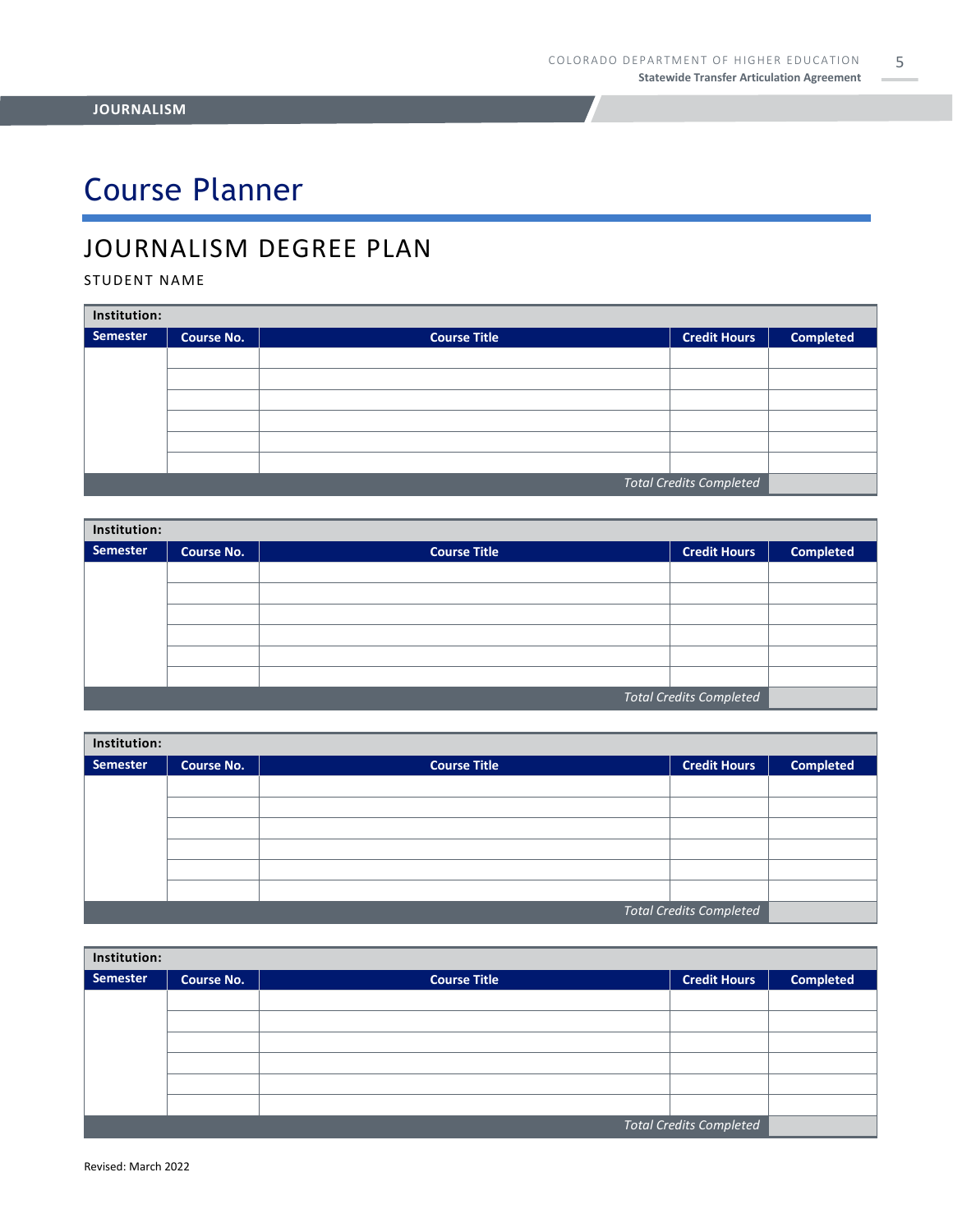# Contractual Language

### **INTRODUCTION**

A statewide transfer articulation agreement identifies the community college courses students need to take in order to graduate from a community college with a 60-credit Associate of Arts (AA) or Associate of Science (AS) degree with designation (DwD). Students are responsible for informing the admissions counselor or transfer advisor at their receiving four-year institution that they are completing a DwD.

It is important for students to understand that completion of an AA or AS degree within two years requires them to complete an average of 15 credits per semester (or 30 credits per year). Also, research shows that students who take classes in their major area within their first 30 credit hours are more likely to persist and graduate.

The guarantees and limitations below describe the minimum requirements to which all participating institutions have agreed. Students who believe an institution is not meeting the guarantees described below can file a complaint with the [CDHE.](https://highered.colorado.gov/filing-student-complaint) 

### **GUARANTEES**

Students who complete a DwD pursuant to the prescribed curriculum in this statewide transfer articulation agreement **and** pass all 60 credits with a C- or higher **and** are admitted to the receiving institution's corresponding degree program (see cover page) are guaranteed the following:

- 1. Junior standing with no more than 60 remaining credits to meet the graduation requirements for the baccalaureate degree program covered by this articulation agreement.
- 2. Completion of the receiving institution's lower division general education requirements as defined by the GT Pathways curriculum.
- 3. The same graduation requirements as students who begin and complete this degree program at the four-year institution.
- 4. Admission to all Colorado public baccalaureate awarding institutions (*except* Colorado School of Mines) is guaranteed to applicants who have completed any AA or AS degree from a Colorado public two-year institution after high school graduation, provided certain requirements are met. To see these requirements, please refer to the Colorado Commission on Higher Education's Admissions [Standards Policy](https://highered.colorado.gov/sites/highered/files/2020-03/i-partf_0.pdf), section titled "Guaranteed Transfer Admissions" [here.](https://highered.colorado.gov/educators/policy-funding/cche-policies-procedures) Please note: Students transferring to a University of Colorado institution (Boulder, Colorado Springs, Denver) must satisfy the CU System's MAPS (Minimum Academic Preparation Standards) requirement.
- 5. Per the Commission's [Prior Learning Assessment](https://highered.colorado.gov/sites/highered/files/2020-03/i-partx.pdf) policy, section 2.07, and pursuant to Colorado Revised Statutes §23-1-108 (7)(b)(II)(A), "a state institution of higher education that admits as a junior a student who holds an associate of arts degree, associate of applied science degree, or associate of science degree that is the subject of a statewide degree transfer agreement shall not require the student to complete any additional courses to fulfill general education requirements", and that the receiving institution of higher education is responsible for the total cost of tuition "for any credit hours that exceed the total credit hours required for a native student or that extend the total time to receive the degree beyond that required for a native student".
- 6. The Commission's Prior Learning Assessment policy also states "every Colorado public institution of higher education shall accept in transfer from within the institution and from other state institutions of higher education prior learning assessment credit awarded for GT Pathways requirements" (section 3.01), and "Colorado public institutions of higher education shall not prohibit students from meeting general education/GT Pathways requirements with prior learning assessment credit" (section 3.02).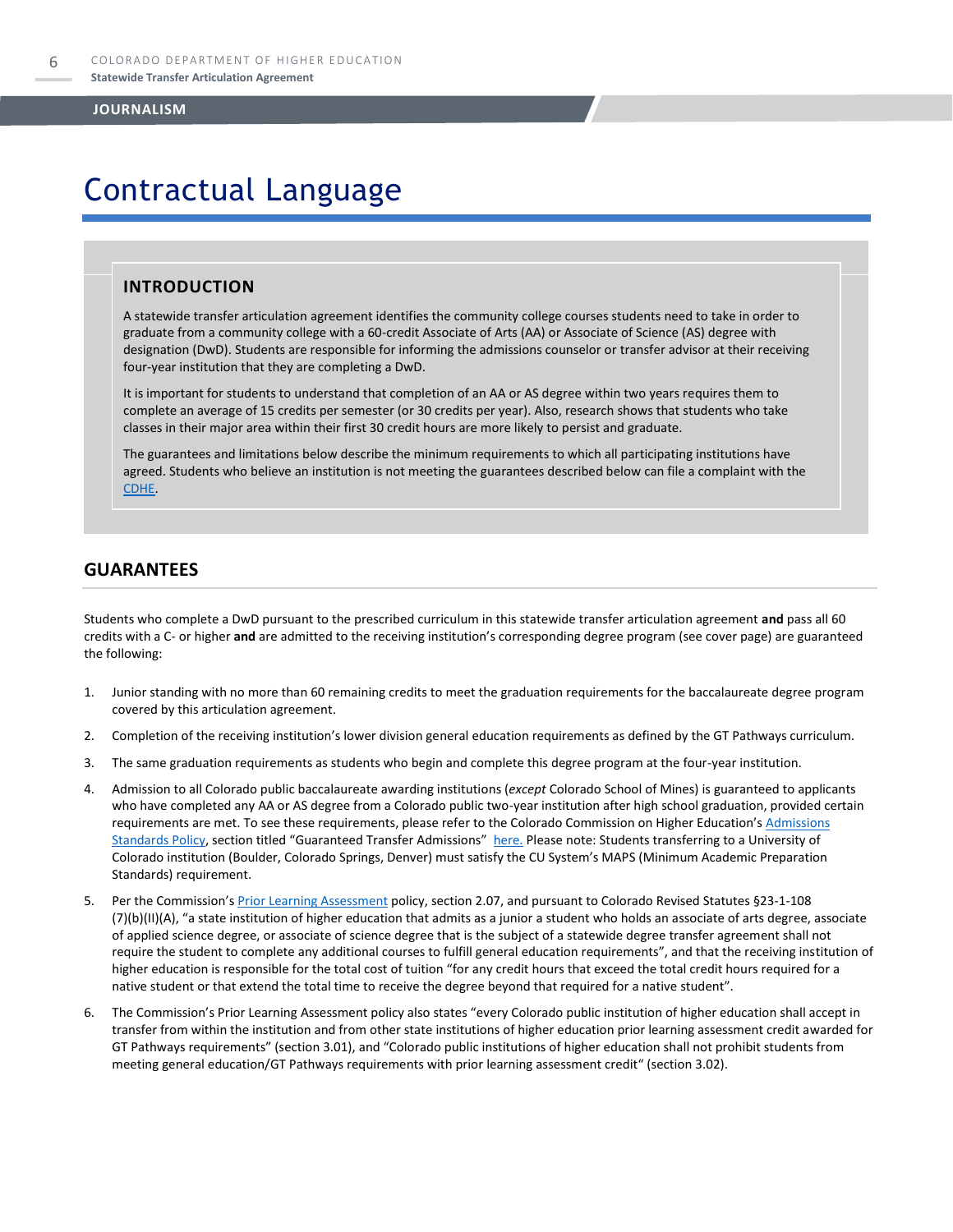### **LIMITATIONS**

- 1. Students must meet all admission and application requirements at the receiving institution including the submission of all required documentation by stated deadlines. Students are advised to consult with the Office of Admissions at the institution to which they intend to transfer.
- 2. Only courses with grades of C- or higher are guaranteed to transfer.
- 3. Admission to a receiving institution does not guarantee enrollment in a specific degree program. Some programs at receiving institutions have controlled entry due either to space limitations or academic requirements.
- 4. The credit and course transfer guarantees described in this agreement apply to the specific degree programs covered by this agreement (see cover page). If the student changes majors, receiving institutions will evaluate application of the courses designated in this agreement to other degree programs on a course-by-course basis.
- 5. Students are allowed to use credits awarded by exam, such as AP (Advanced Placement) and IB (International Baccalaureate), as long as those exams are listed on the exam table[s here,](https://highered.colorado.gov/get-credit-for-what-you-already-know) or may use challenge exams to fulfill GT Pathways requirements (not necessarily major requirements) and those credits are guaranteed to transfer and apply to GT Pathways requirements at the receiving institution per the Colorado Commission on Higher Education's Policy I, X: Prior Learning Assessment. See the [entire policy](https://highered.colorado.gov/sites/highered/files/2020-03/i-partx.pdf) for more information.
- 6. The receiving institution shall accept all applicable credits earned within ten years of transfer to the receiving institution. Credits earned more than ten years earlier will be evaluated on a course-by-course basis.
- 7. All the courses a student needs to take in the associate degree program covered by this statewide transfer articulation agreement are listed in the prescribed curriculum. Course substitutions are allowed as long as the student and both the sending and receiving institutions agree to the substitution; such agreement should be documented in writing and the student should keep a copy until the baccalaureate degree is conferred. Note that if students substitute a course, then this is no longer a statewide agreement and some of the guarantees are only for the receiving institution that agreed to the substitution. **Any additional courses taken in the discipline covered by this agreement might not count toward the requirements of the major at the receiving institution.** Students can avoid this problem by taking no more courses in the discipline beyond those identified in the prescribed curriculum. STUDENTS SHOULD CONSULT THE PROGRAM ADVISOR AT THE RECEIVING INSTITUTION FOR GUIDANCE. Any advisement from an academic advisor should be obtained IN WRITING.
- 8. Students seeking K-12 teacher licensure may not use this agreement because teacher preparation programs have different requirements for educator licensure.

*Because of the limitations above, students must consult with the Office of Admissions at the institution to which they are transferring.*

### **Addendum to Agreement**

Students who do not complete an AA/AS degree can use the prescribed curriculum in a statewide transfer articulation agreement as a common advising guide for transfer to all public institutions that offer the designated bachelor's degree program. Please note the following:

- 1. Students are guaranteed application of general education courses completed with a C- or higher in the prescribed curriculum in this agreement up to the established maximum in each GT Pathways content area.
- 2. Except in special cases (e.g., the partial completion of a required sequence of courses or variation in the number of credit hours institutions award for course equivalents), students can expect that courses specified within the prescribed curriculum in this agreement, successfully completed with a C- or higher, will fulfill the relevant course requirements in the designated major.
- 3. Receiving institutions will evaluate all courses other than those specified in this agreement on a course-by-course basis.

Students transferring without a completed AA/AS degree must consult with the Office of Admissions at the institution to which they are transferring to review the issues identified above, and to make sure they meet all admission and application requirements at the receiving institution, including the submission of all required documentation by stated deadlines.

This agreement will be reviewed by disciplinary faculty no less frequently than every five years. *The agreement will remain in force until such time as it is formally modified or terminated.*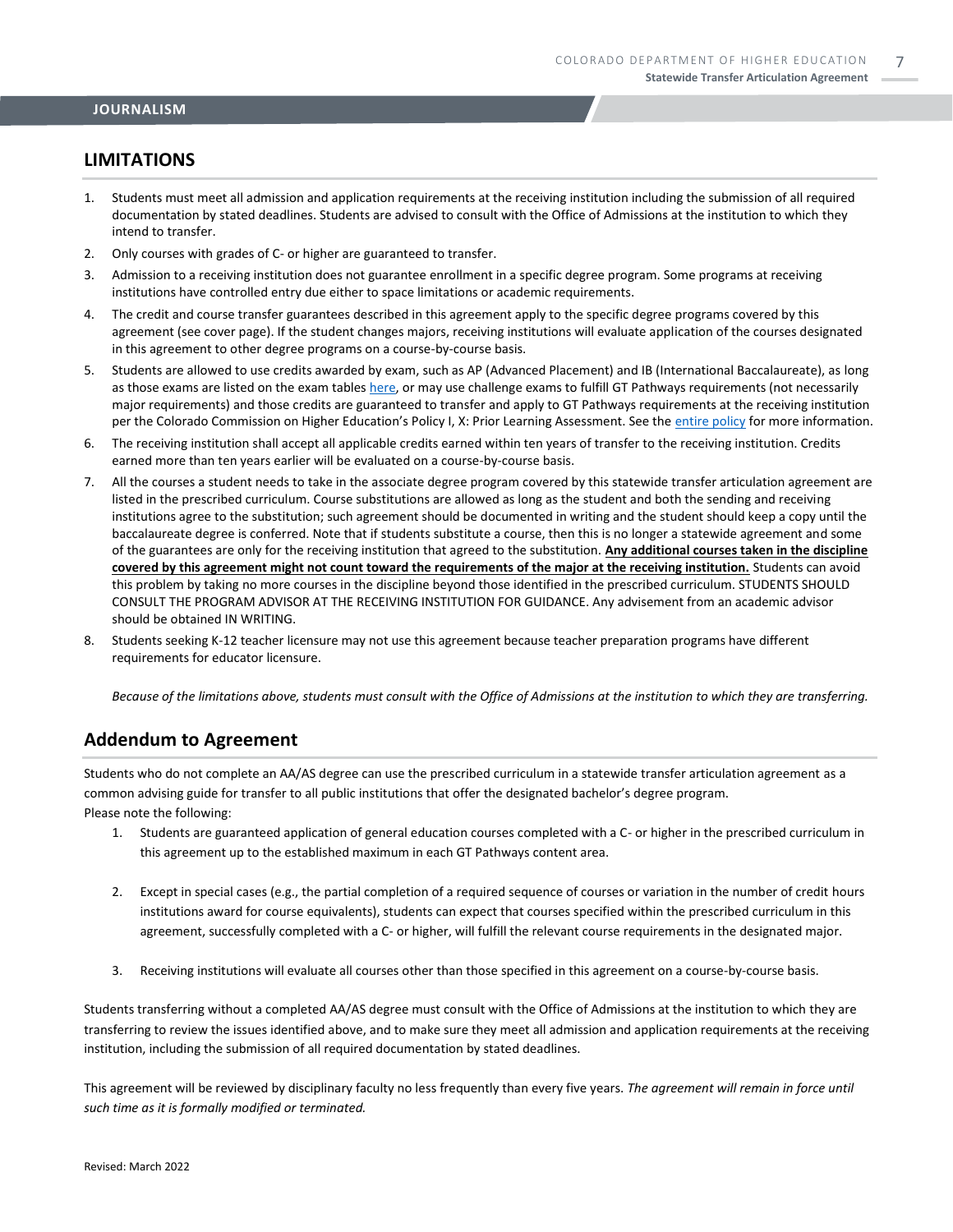#### **Statewide Transfer Articulation Agreement**

#### **JOURNALISM**

The Department of Higher Education – in consultation with the General Education Council – may make minor technical changes to this agreement on behalf of participating institutions. The most current version of the agreement can be found on the [CDHE website.](https://highered.colorado.gov/transfer-degrees) Institutions that wish to join or withdraw from this agreement should consult the Division of Academic Affairs at the Colorado Department of Higher Education. Terms and processes are outlined in the Commission's policy on Statewide Transfer and GT Pathways, available at the [CDHE website.](https://highered.colorado.gov/educators/policy-funding/general-education-ge-council/gtpathways/transfer-agreements)

A paper or hard copy of this document may not be the most current version of the agreement—check th[e website](https://highered.colorado.gov/transfer-degrees) of the Colorado Department of Higher Education for the most current version.

*Signatures from institutional/system Chief Academic Officers for all participating institutions, as listed on the cover page, have signed this agreement. Signatures of Chief Academic Officers, who possess or have been delegated authority to enter into this agreement on behalf of their institution or institutions (in some cases by the institutional or system governing board), are on file in the Division of Academic Affairs at the Colorado Department of Higher Education.*